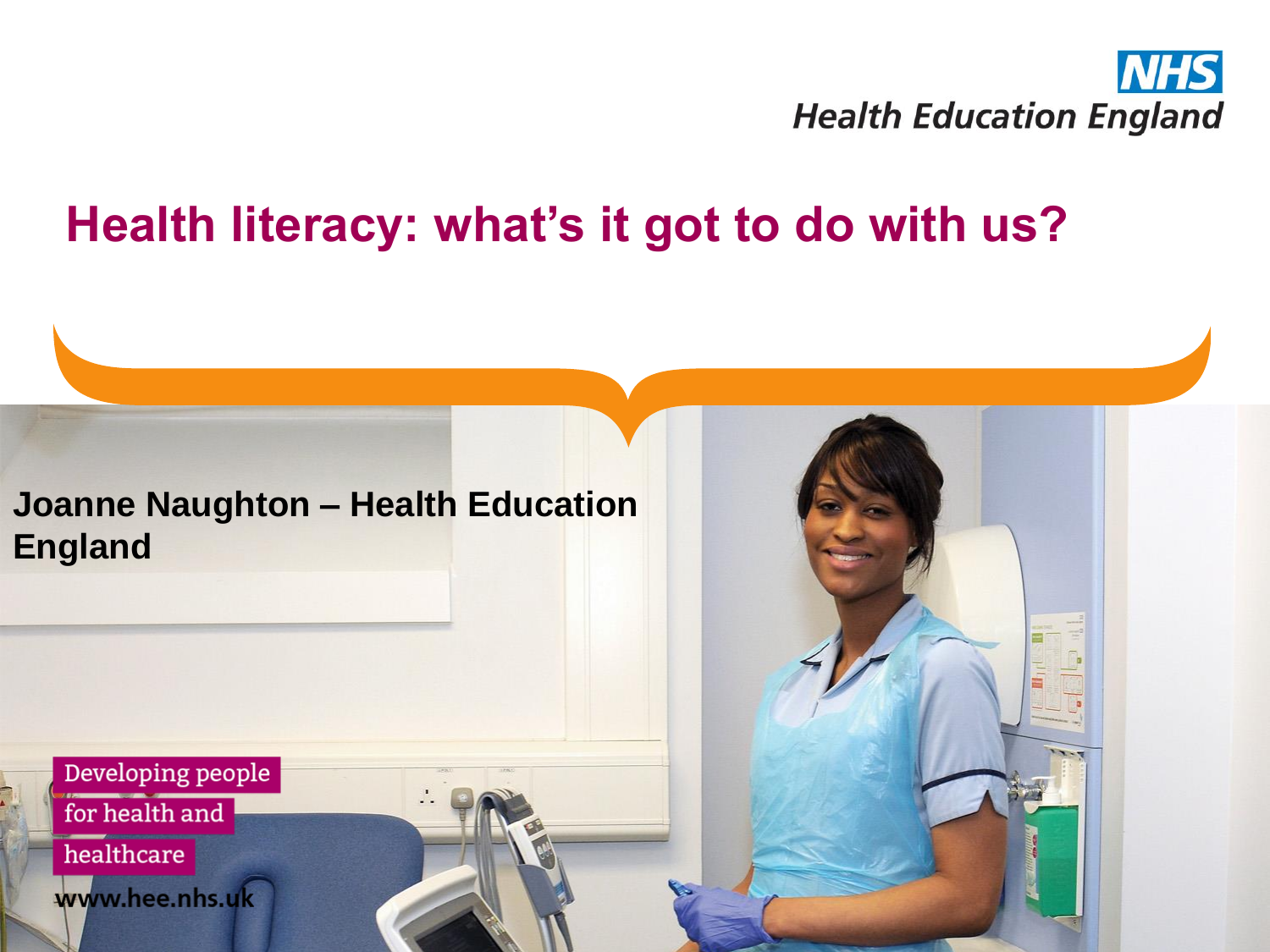

### What is health literacy and why does it matter?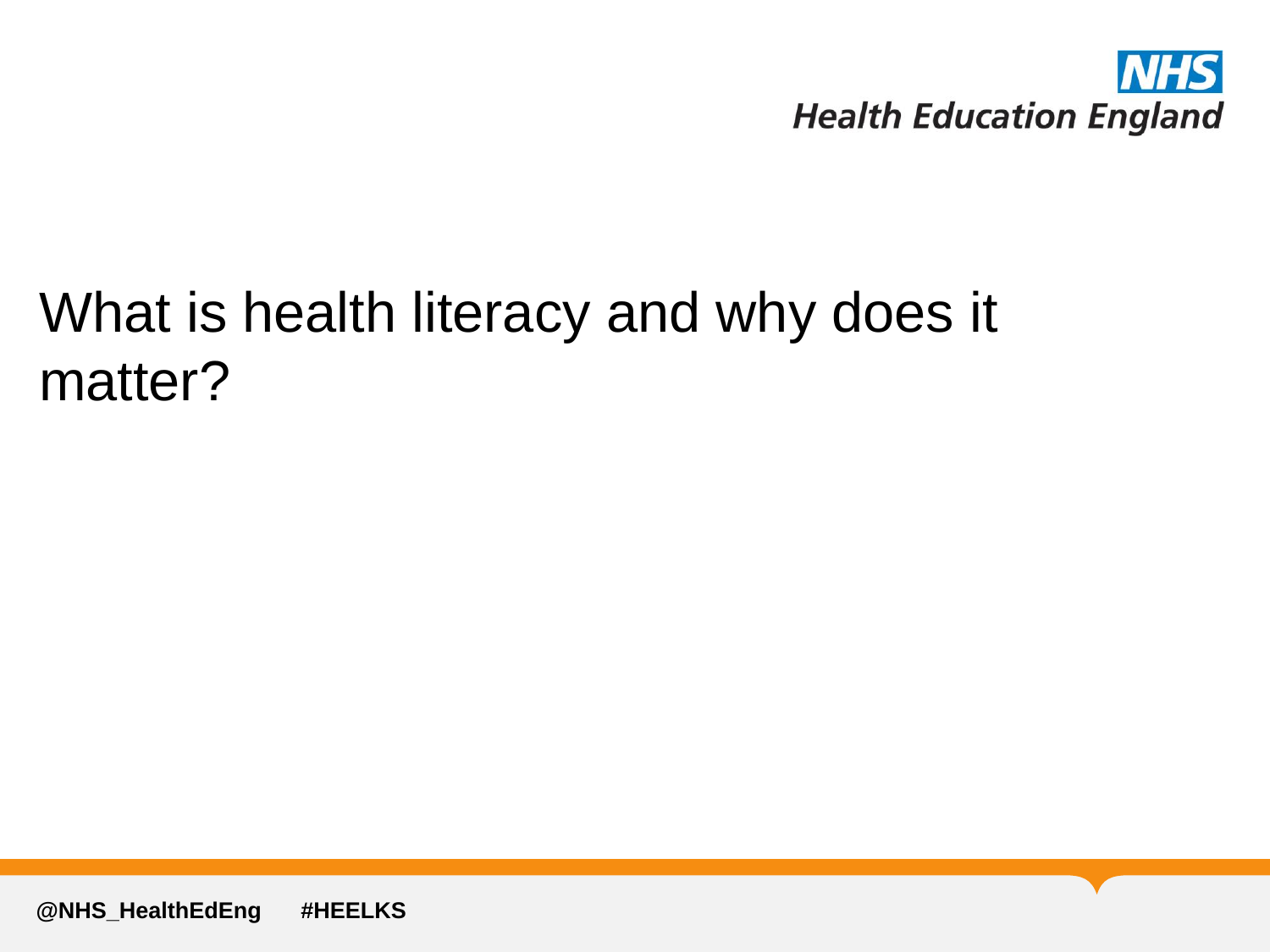

# **One definition…**

"Health literacy refers to the **personal characteristics** and **social resources** needed for individuals and communities to access, understand, appraise and use information services to make decisions about health"

World Health Organisation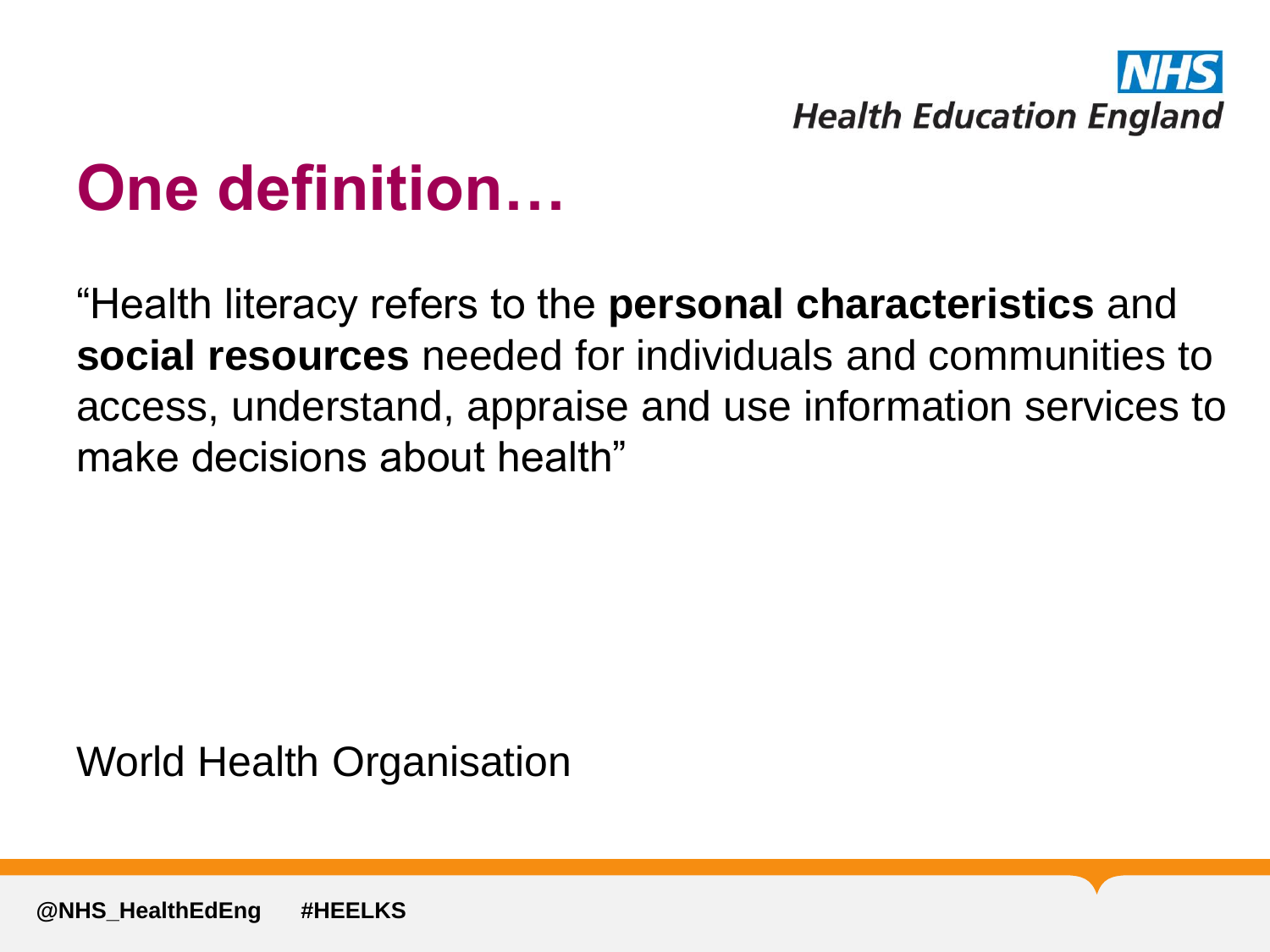

#### **National and regional picture: % of adults aged 16-65 years for whom health information is too complex**



**Text (literacy) AND Numeracy component of health materials**

**National average 61%**

*Rowlands et al (2015)*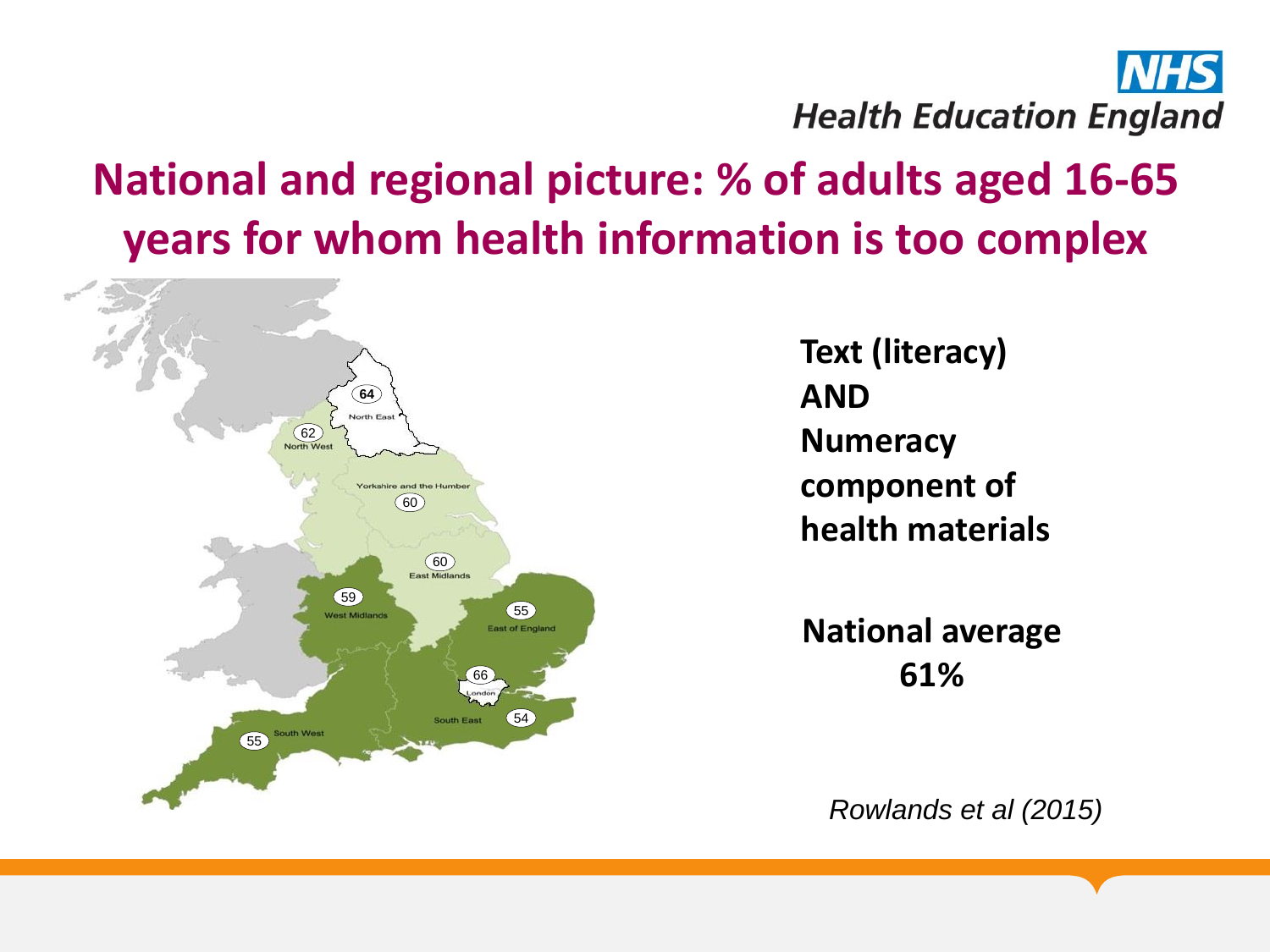



## **Why does health literacy matter? Impact on the health system:**

Inappropriate decision for the patient

Missed appointments

Wasted medication

Inappropriate use of services e.g. greater use of A&E

More likely to be hospitalised/longer hospital stays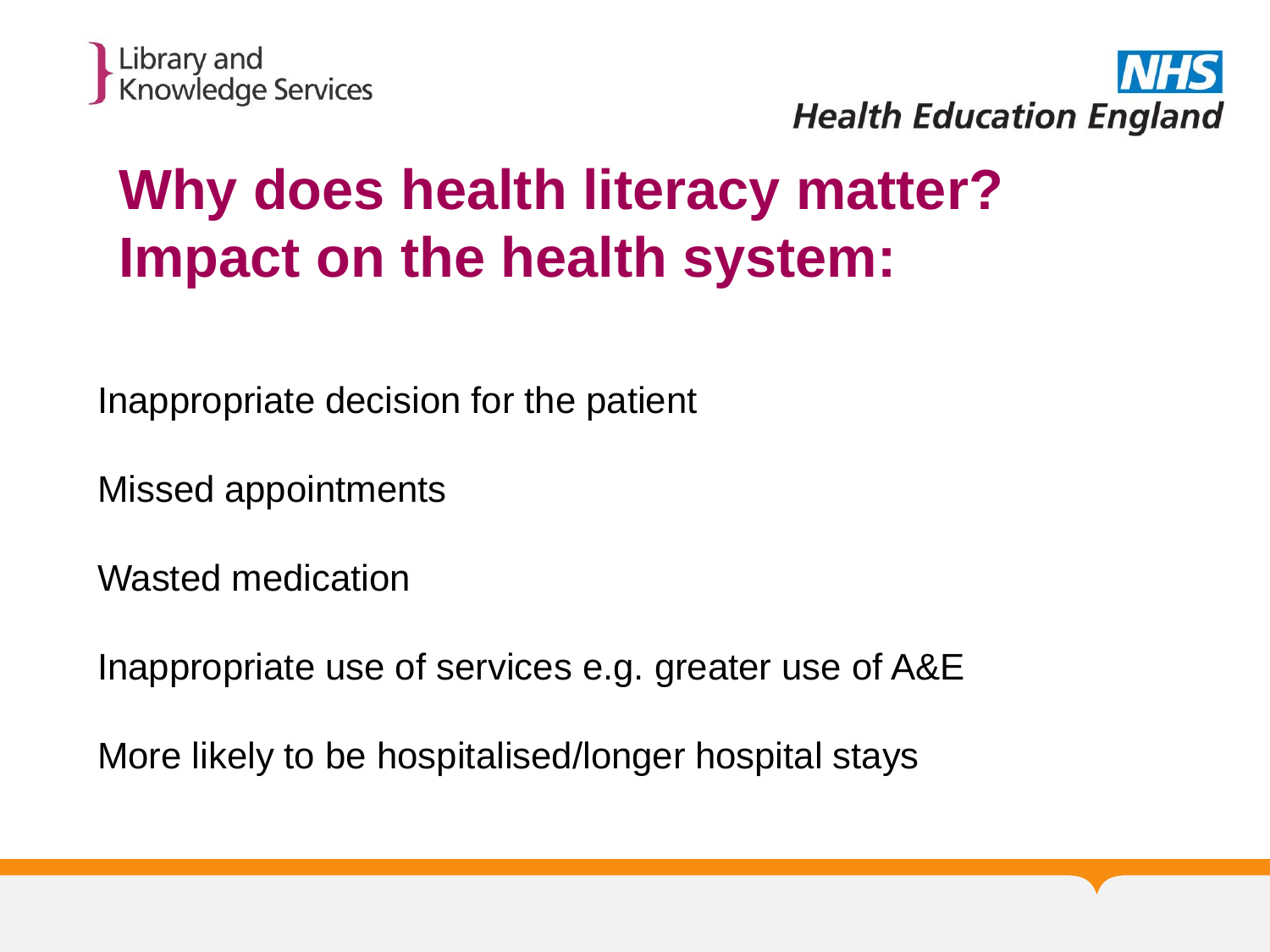



## **Why does health literacy matter? Personal impacts:**

*People with lower health literacy/education levels are more likely to have*:

- More unhealthy behaviours; alcohol, poor diet/obesity, smoking
- Fewer healthy behaviours; good diet/normal weight
- Lower levels of self-rated health
- Lower response to public healthy living campaigns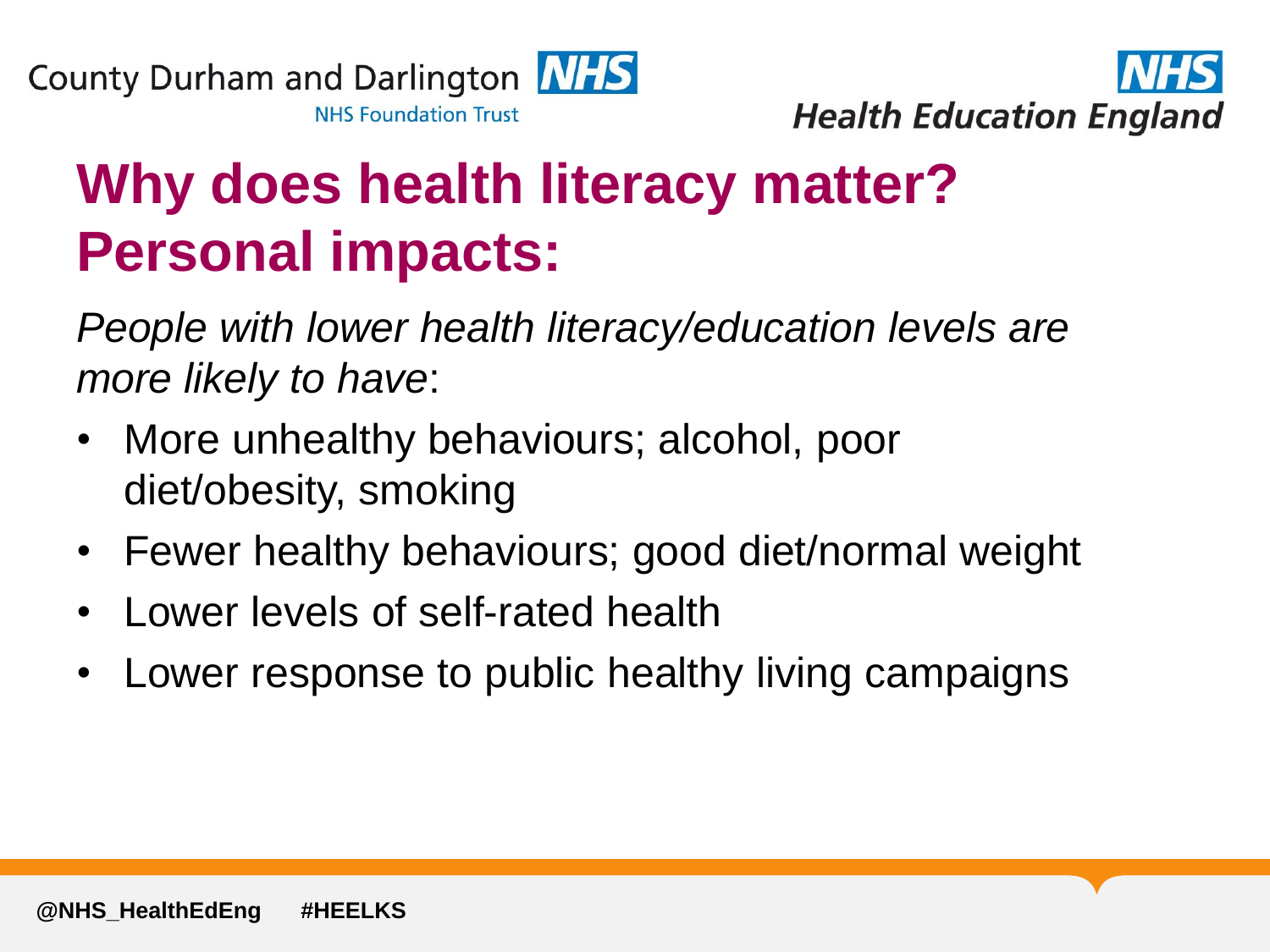# **Health Education England**

- a lady who thought her "positive" cancer diagnosis was a good thing and couldn't understand why she wasn't getting better;

- a lady who sprayed her inhaler on her neck because she had been told to "spray it on her throat". Nobody had checked whether she realised she had to open her mouth and inhale;

- a gentleman referred under the two week cancer wait process who didn't turn up for his appointment because he didn't know the sign for Radiology was the same as for the X Ray Department. He was too embarrassed to ask for directions;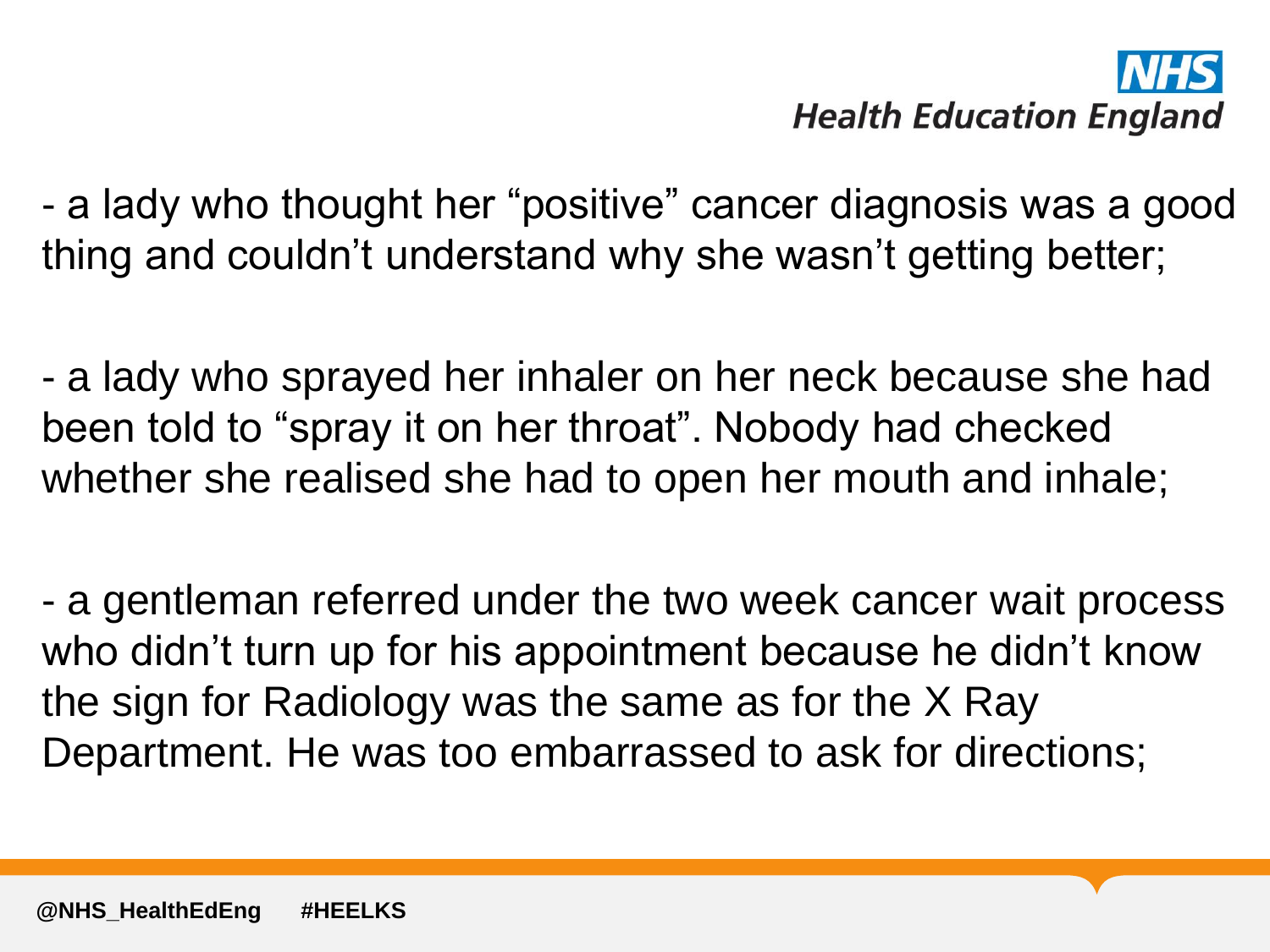# **Health Education England**

- a group of young women who did not know where their cervix was;

- a group of young people who didn't know where their waist was;

- a lady with diabetes who didn't realise there was a connection between what she ate and her ability to self-manage her condition;

- a lady who thought that her chemotherapy wouldn't do her very much good because her IV line was on the other side of the body to where her cancer had been.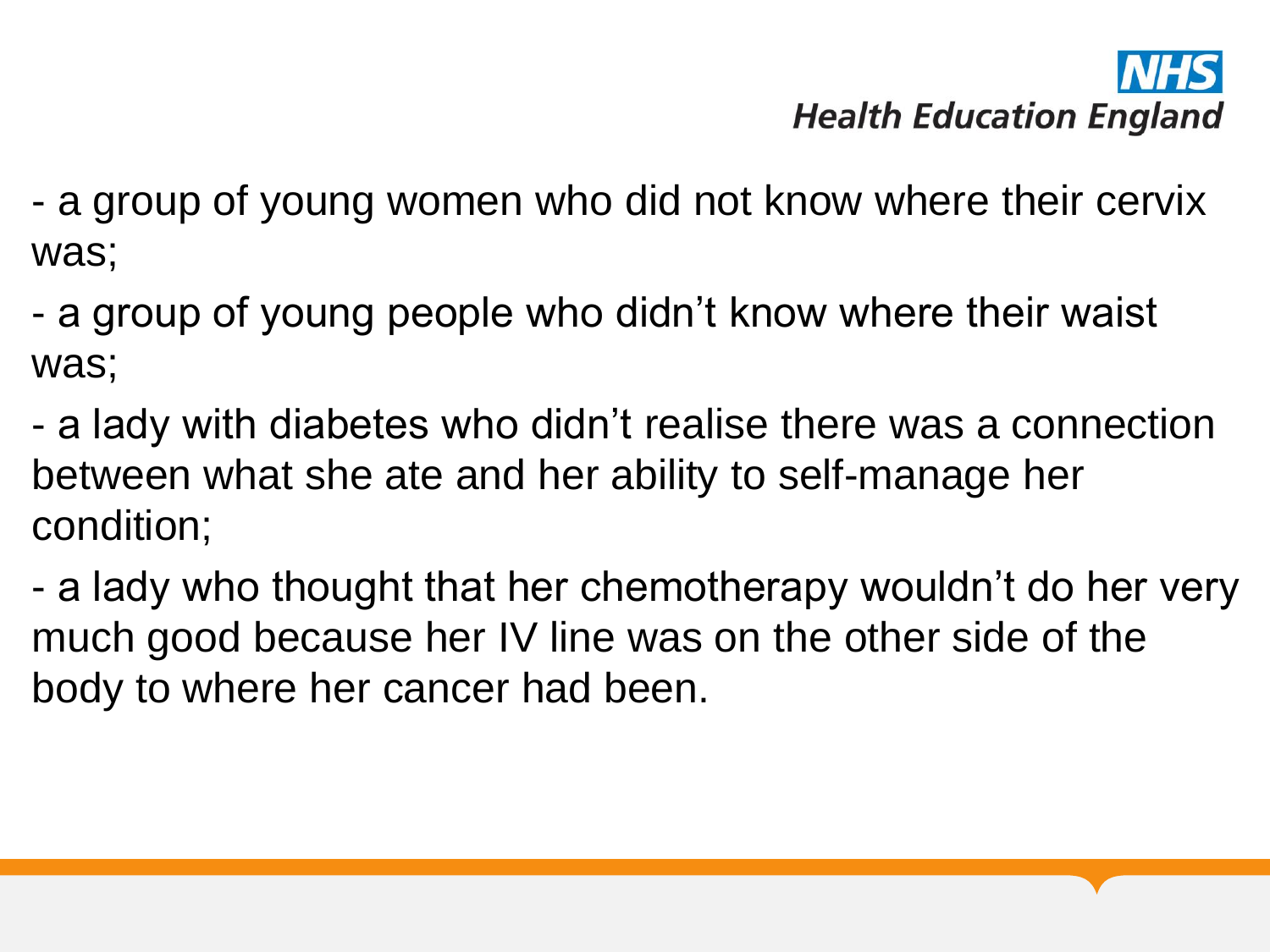

#### **Who is most likely to be affected by health literacy issues?**

- People living with socio-economic disadvantage
- People with low educational attainment
- Older people
- People who have a long term health condition
- People with disabilities
- People with sensory impairment
- People with low information and technology skills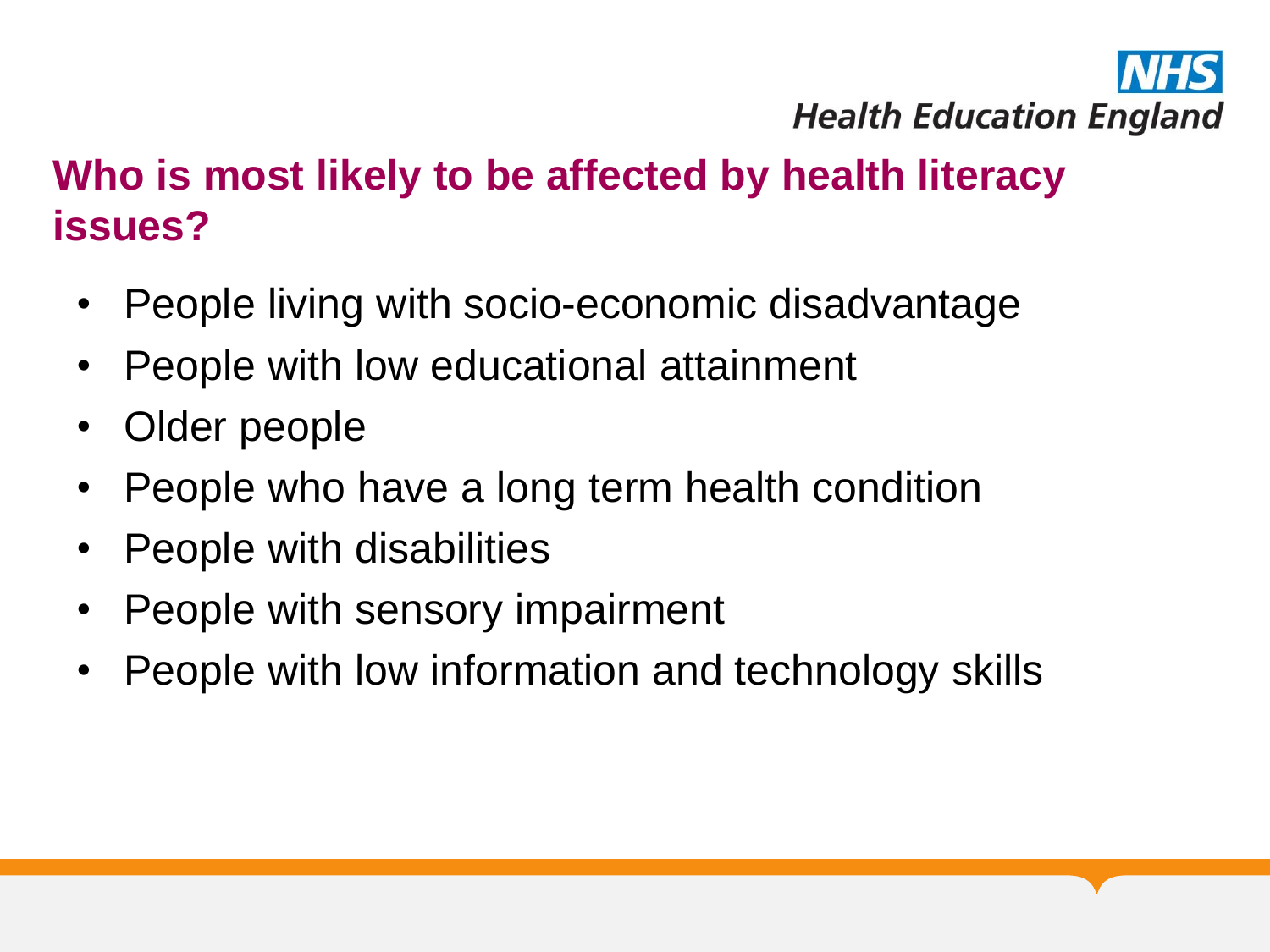

#### **How has Health Literacy impacted on you ?**

Think of examples of when you may have encountered health literacy issues within your role or personal examples from friends and family.

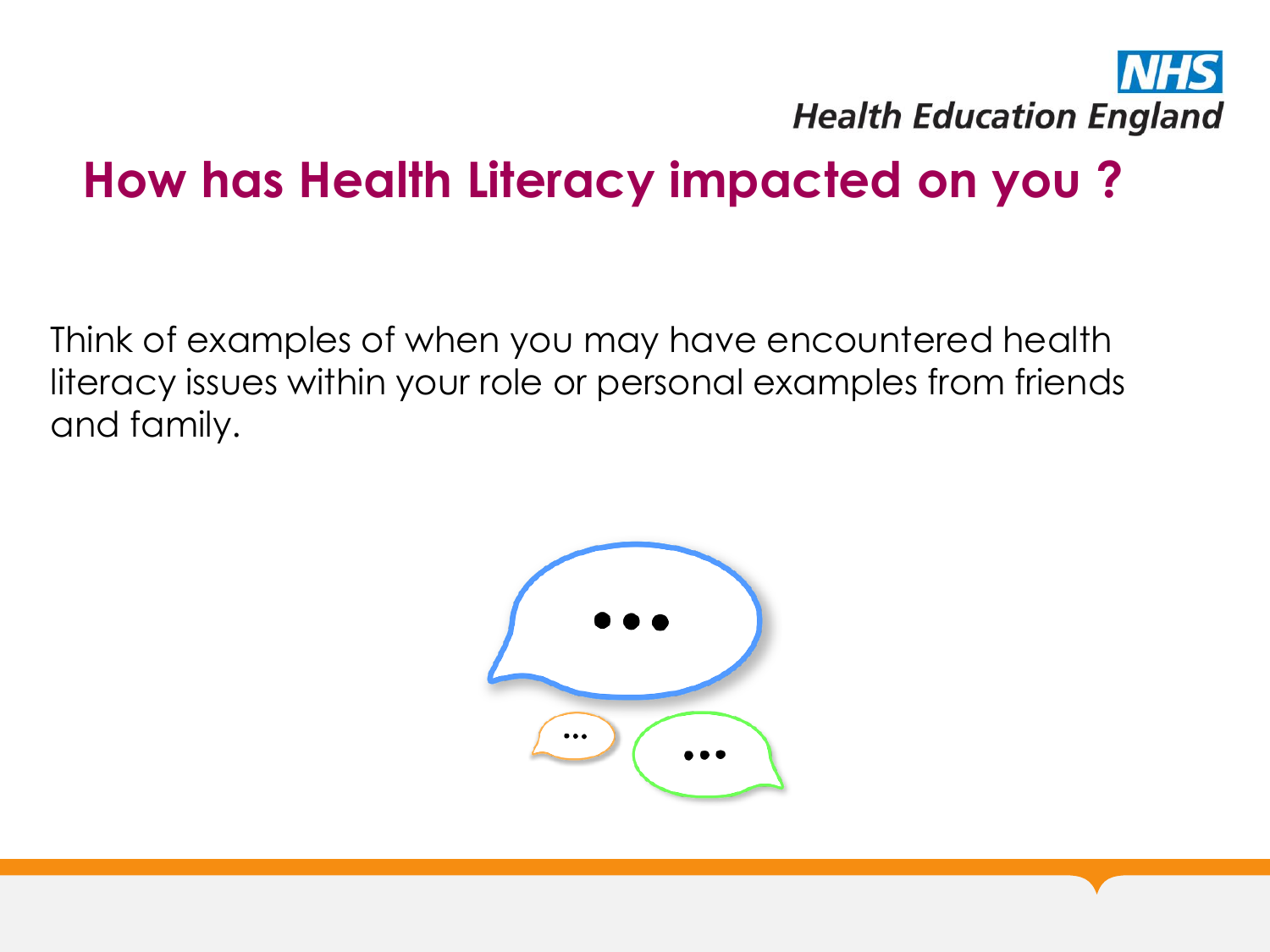

# **A Simple Exercise**

• On your commute to work you travel at an average speed of thirty miles per hour. You take exactly the same route home but average a speed of ninety miles per hour! What was your average speed on your return commute to work?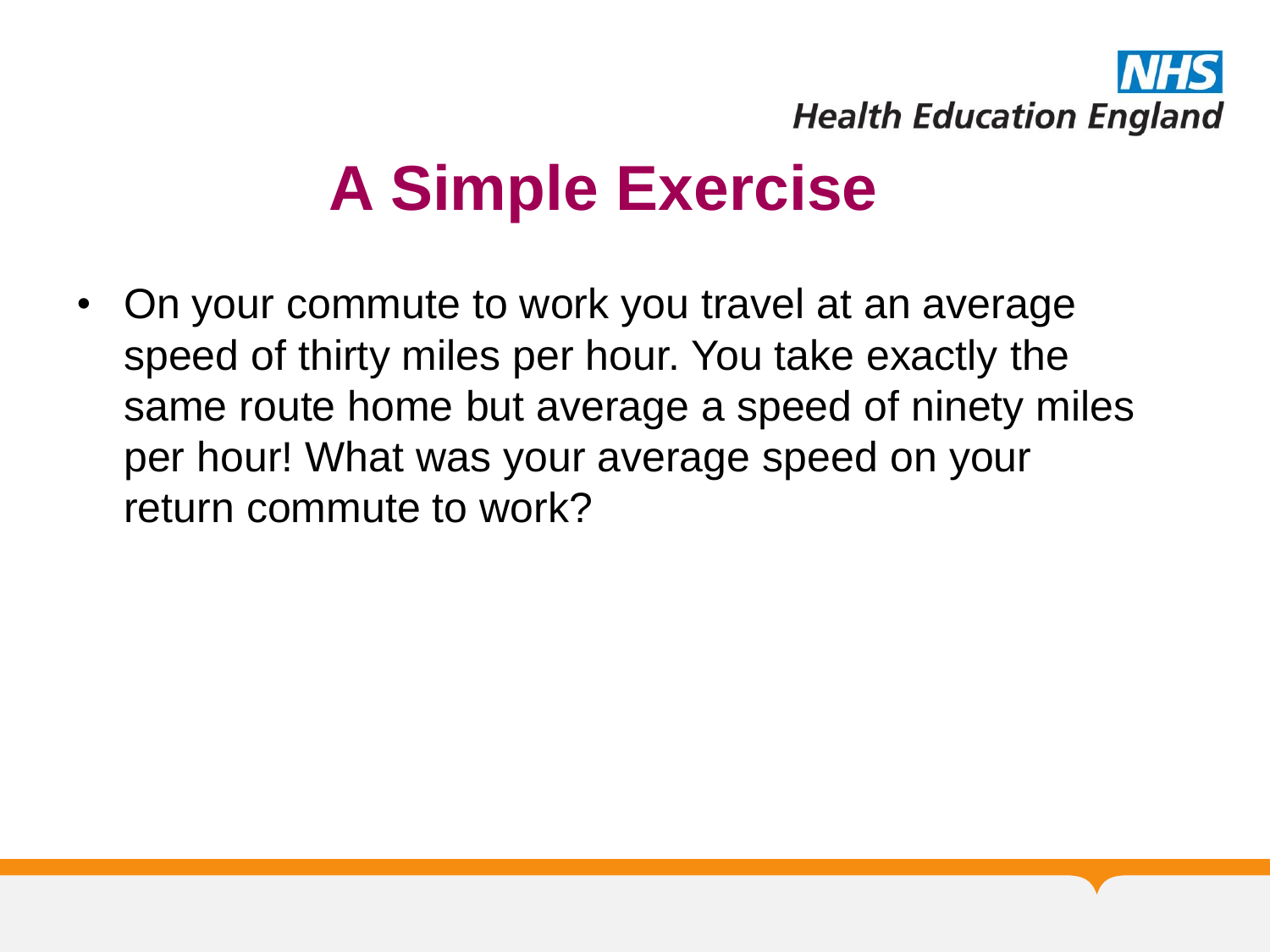# **Health Education England**

- **The average speed of your return journey is 45mph. We can use**
- **(average speed in miles per hour)x(time travelled in hours) = distance travelled in miles.**
- **Letting d be the distance between your home and work, and t be time spent going into work in the morning, we find that**
- **d=30t.**
- **The time taken to return home from work was t/3 hours because you travelled three times as fast. So, the total distance to and from work is 2d, and the total time spent travelling to and from work is (1+1/3)t. Using the formula which relates distance, time and average speed we find that**
- **2d = (average speed of return journey)(4t/3).**
- **However, we found that d=30t above. So**
- **The average speed of return journey in mph = 2d/(4t/3) = 2(30t)/(4t/3) = 45.**
- **Taken from Radio 4 Puzzle for Today**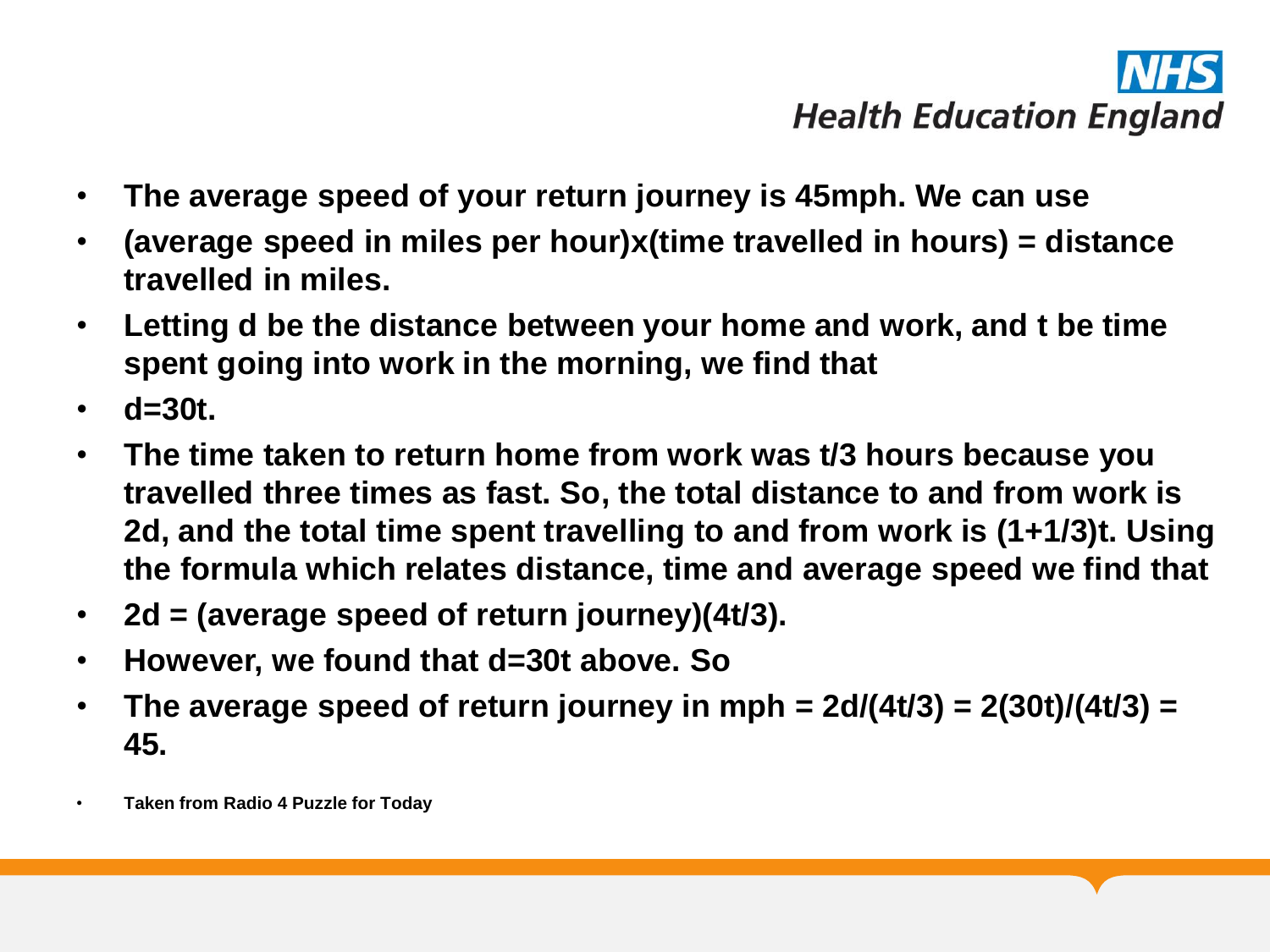



### **What does this have to do with Library and Knowledge Services?**

- **Knowledge for Healthcare**
- **NHS Long Term Plan**
- **Universal Health Offer**

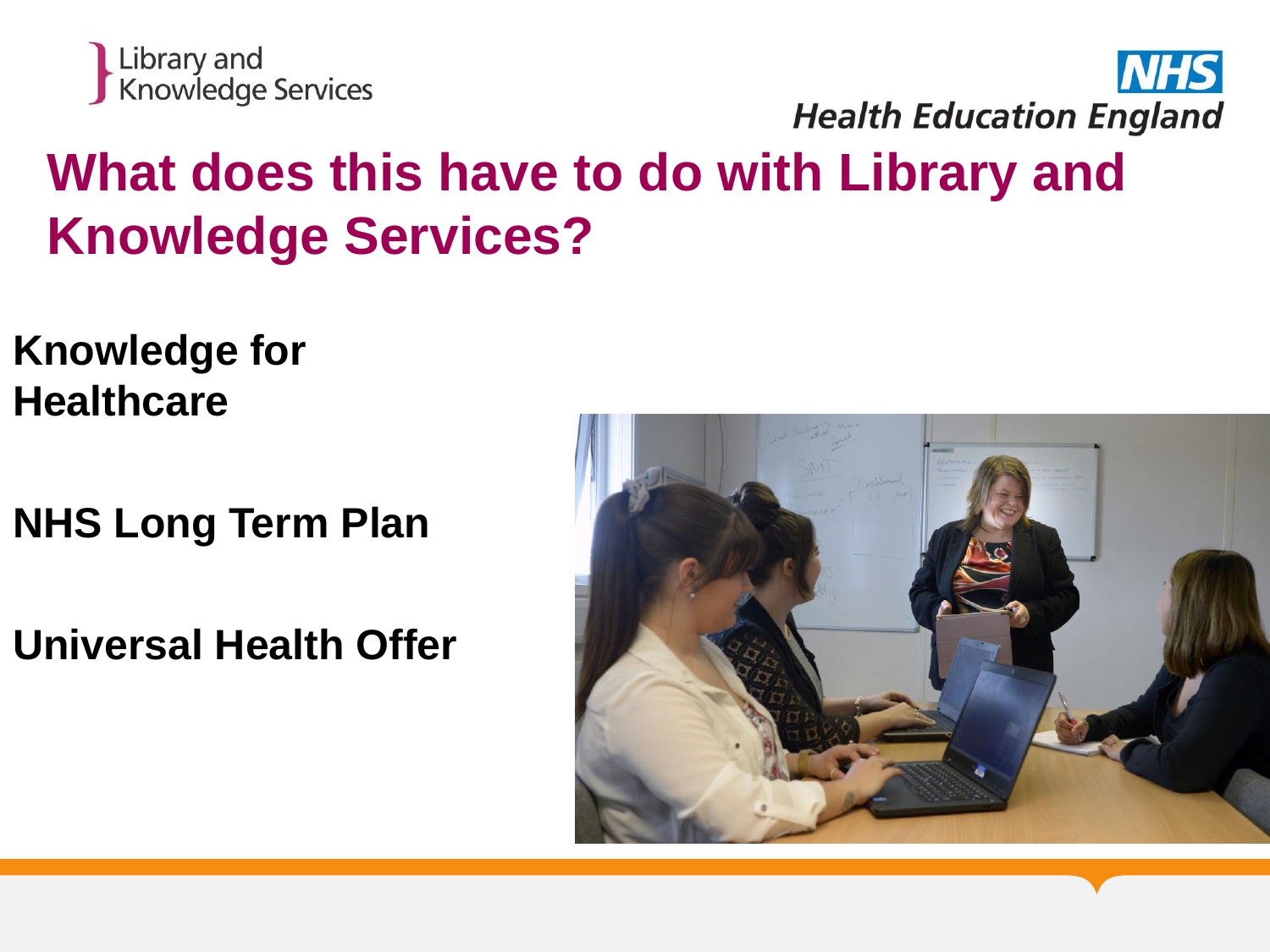

## **What can we do in practical terms?**

- Signposting the best sources of information
- Working in partnership to raise awareness – joint campaigns
- Learning from each other

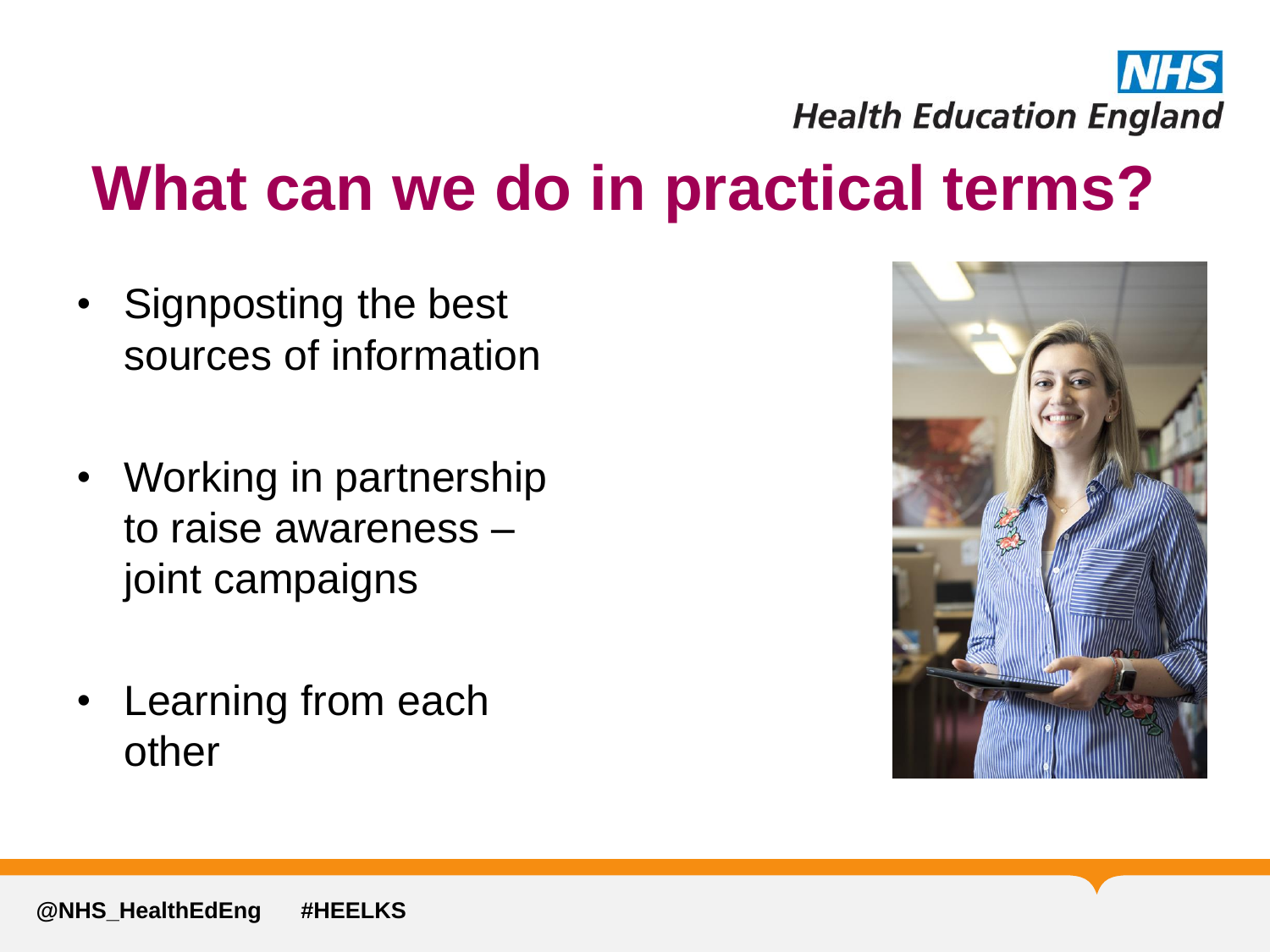

## **Health Literacy Awareness Training for LKS June 2019**

- Enhance understanding of the impact of health literacy on patients and the public.
- Provide practical tools to help address such issues.
- Inviting library staff from other sectors to look at how we can work in partnership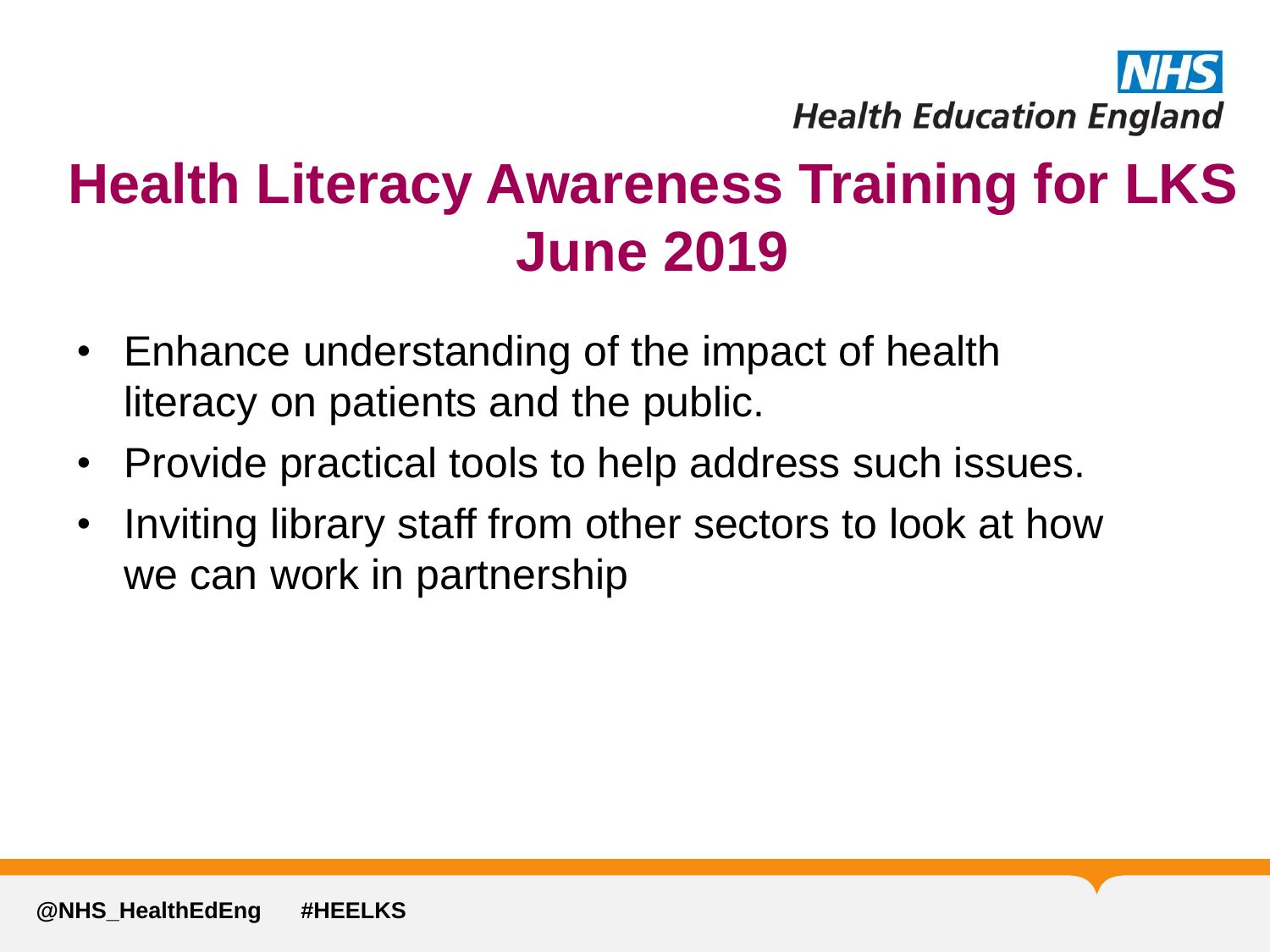

## **Next Steps?**



**@NHS\_HealthEdEng #HEELKS**